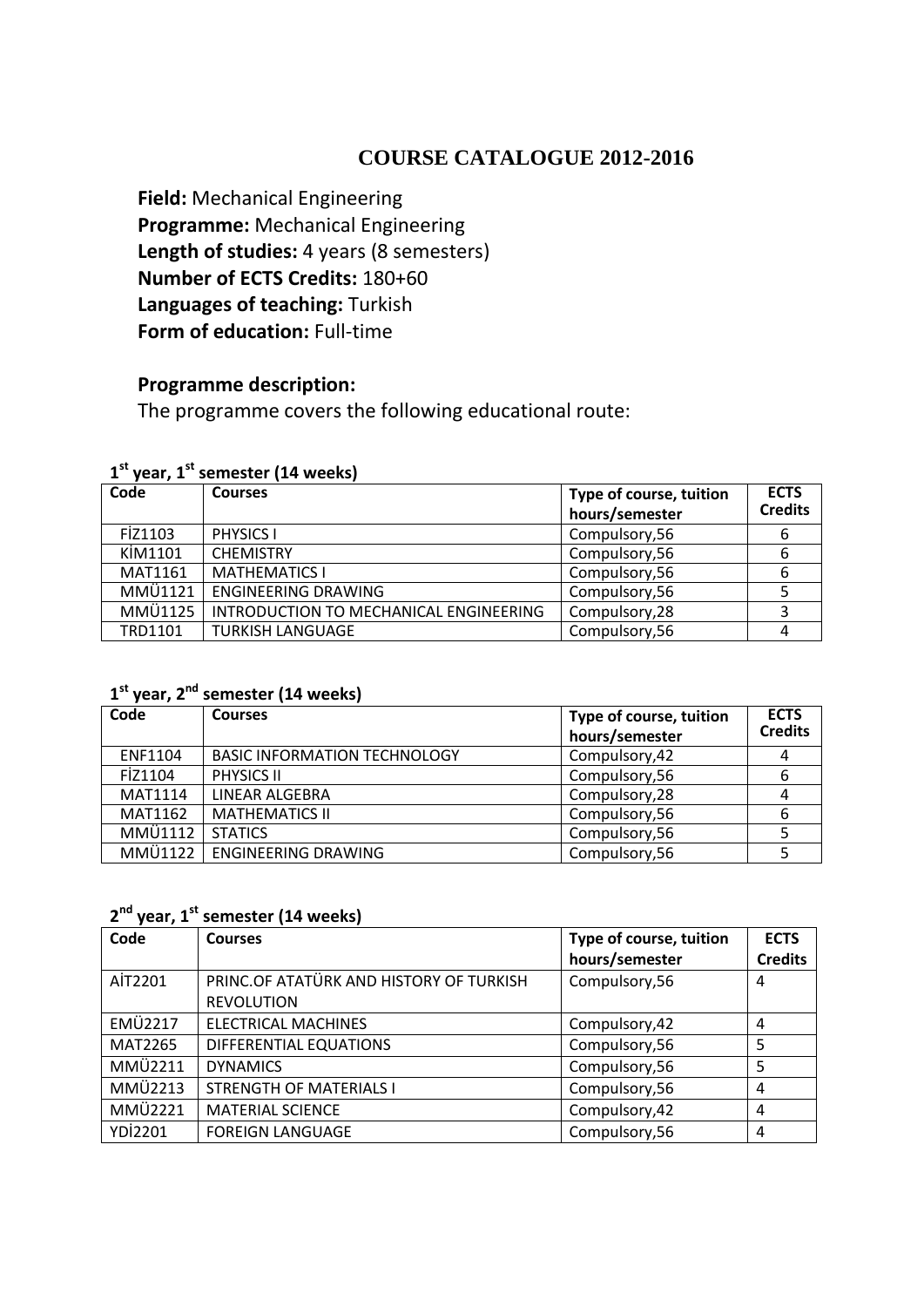### **2 nd year, 2nd semester (14 weeks)**

| Code           | <b>Courses</b>                             | Type of course, tuition |    | <b>ECTS</b>    |
|----------------|--------------------------------------------|-------------------------|----|----------------|
|                |                                            | hours/semester          |    | <b>Credits</b> |
| <b>MMÜ2202</b> | NUMERICAL ANALYSIS                         | Compulsory, 42          |    | 4              |
| <b>MMÜ2214</b> | <b>STRENGTH OF MATERIALS II</b>            | Compulsory,56           |    | 4              |
| <b>MMÜ2222</b> | <b>MANUFACTURING PROCESSES</b>             | Compulsory,56           |    | 5              |
| <b>MMÜ2224</b> | <b>ENGINEERING MATERIALS</b>               | Compulsory, 42          |    | 4              |
| <b>MMÜ2242</b> | <b>THERMODYNAMICS I</b>                    | Compulsory,56           |    | 5              |
| <b>MMÜ2204</b> | <b>COMPUTER PROGRAMMING</b>                | Elective                | 42 |                |
| <b>MMÜ2216</b> | <b>COMPUTER AIDED ENGINEERING ANALYSIS</b> | $(1 out of 4)$ ,        | 28 | 5              |
| <b>MMÜ2226</b> | <b>ANALOGY AND SIMULATION</b>              |                         | 28 |                |
| <b>MMÜ2228</b> | <b>MACHINE DESIGN</b>                      |                         | 42 |                |
| OSD2202        | UNIVERSITY ELECTIVE COURSE                 | Optional                |    | 3              |

**3 rd year, 1st semester (14 weeks)**

| Code           | <b>Courses</b>                    | Type of course, tuition | <b>ECTS</b>    |
|----------------|-----------------------------------|-------------------------|----------------|
|                |                                   | hours/semester          | <b>Credits</b> |
| MMÜ3311        | <b>MECHANISM TECHNIQUES</b>       | Compulsory, 42          | 4              |
| MMÜ3313        | SYSTEM DYNAMICS AND CONTROL       | Compulsory, 42          | 4              |
| MMÜ3321        | <b>MACHINE ELEMENTS I</b>         | Compulsory,56           | 4              |
| MMÜ3341        | <b>THERMODYNAMICS II</b>          | Compulsory,56           | 5              |
| MMÜ3343        | <b>FLUID MECHANICS</b>            | Compulsory,56           | 5              |
| MMÜ3393        | <b>INTERNSHIP I</b>               | Compulsory              | 4              |
| <b>MMÜ3323</b> | <b>MANUFACTURING ENGINEERING</b>  |                         |                |
| MMÜ3345        | <b>INSTALLATIONS IN BUILDINGS</b> | Elective                | 4              |
| MMÜ3347        | <b>BOILERS</b>                    | (1 out of 4),42         |                |
| MMÜ3349        | <b>NATURAL GAS INSTALLATION</b>   |                         |                |

### **3 rd year, 2st semester (14 weeks)**

| Code           | <b>Courses</b>                       | Type of course, tuition | <b>ECTS</b>    |
|----------------|--------------------------------------|-------------------------|----------------|
|                |                                      | hours/semester          | <b>Credits</b> |
| MMÜ3310        | DYNAMICS OF MACHINE                  | Compulsory,56           | 5              |
| MMÜ3322        | <b>MACHINE ELEMENTS II</b>           | Compulsory,56           | 5              |
| <b>MMÜ3332</b> | <b>INTERNAL COMBUSTION ENGINES</b>   | Compulsory, 42          | 5              |
| MMÜ3342        | <b>HYDRAULIC MACHINES</b>            | Compulsory, 42          | 5              |
| MMÜ3344        | <b>HEAT TRANSFER</b>                 | Compulsory, 56          | 5              |
| MMÜ3334        | <b>EXHAUST EMISSIONS</b>             |                         |                |
| MMÜ3340        | <b>HEATING AIR CONDITIONING</b>      | Elective                | 5              |
| MMÜ3346        | INDUSTRIAL APPLICATIONS OF HYDRAULIC | (1 out of 4),42         |                |
| MMÜ3348        | <b>SOLAR ENERGY</b>                  |                         |                |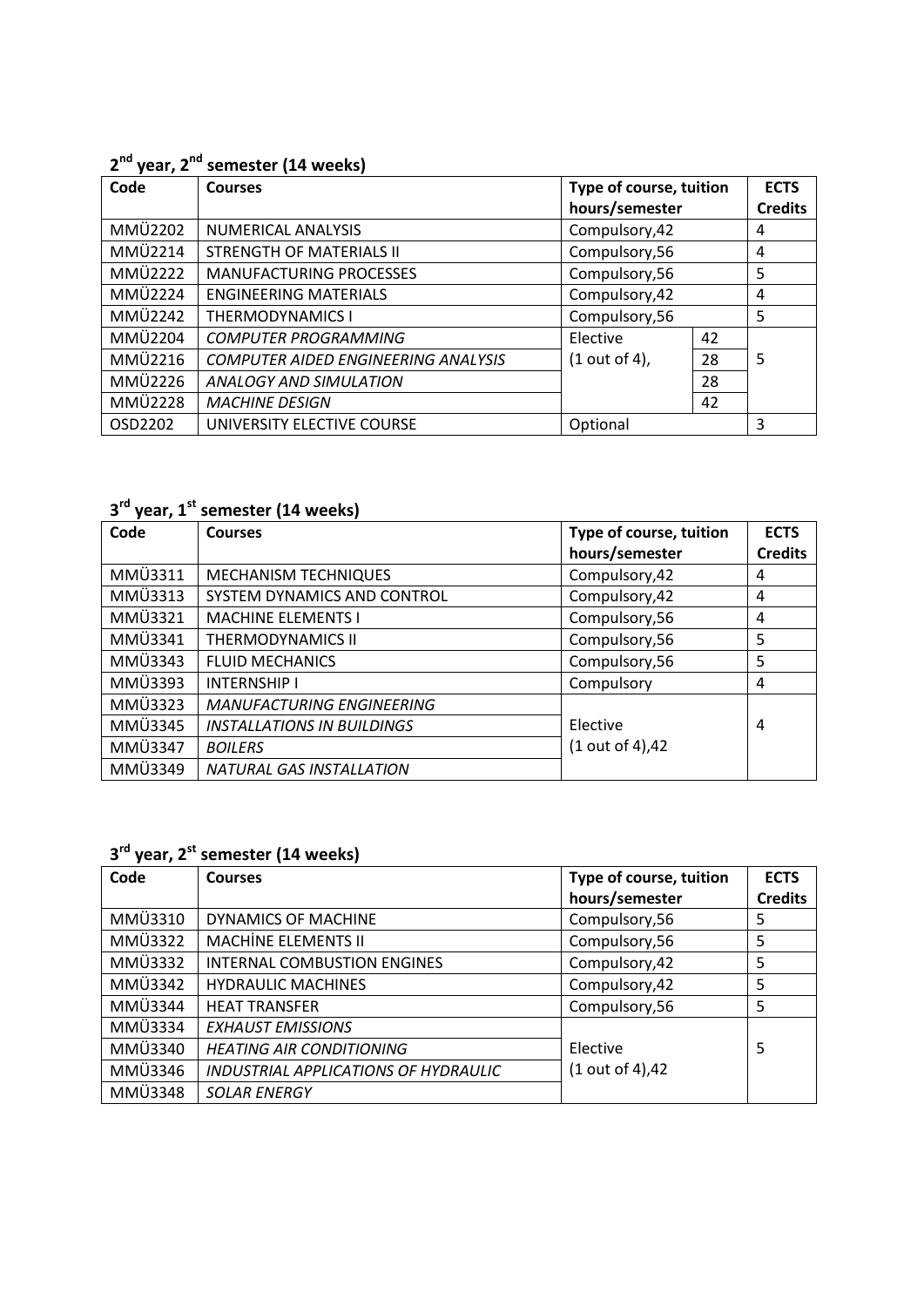| 4 <sup>th</sup> year, 1 <sup>st</sup> semester (14 weeks) |                                         |                         |                |
|-----------------------------------------------------------|-----------------------------------------|-------------------------|----------------|
| Code                                                      | <b>Courses</b>                          | Type of course, tuition | <b>ECTS</b>    |
|                                                           |                                         | hours/semester          | <b>Credits</b> |
| MMÜ4401                                                   | MECHANICAL ENGINEERING LABORATORIES I   | Compulsory, 14          | $\mathbf{1}$   |
| MMÜ4421                                                   | <b>ENGINEERING DESIGN</b>               | Compulsory, 28          | $\overline{2}$ |
| MMÜ4483                                                   | <b>GRADUATION STUDY I</b>               | Compulsory, 14          | $\overline{2}$ |
| MMÜ4493                                                   | <b>INTERNSHIP II</b>                    | Compulsory              | $\overline{2}$ |
| MMÜ4403                                                   | <b>METARIAL SELECTION</b>               |                         |                |
| MMÜ4405                                                   | <b>MECHANICAL VIBRATION</b>             |                         |                |
| MMÜ4407                                                   | <b>ENGINEERING ECONOMY</b>              |                         |                |
| MMÜ4409                                                   | <b>OPTIMIZATION TECHNIQUES</b>          |                         |                |
| MMÜ4411                                                   | SIMULATION OF CONTROL SYSTEMS           |                         |                |
| MMÜ4413                                                   | <b>INTRODUCTION TO ROBOTICS</b>         |                         |                |
| MMÜ4415                                                   | <b>APPLIED SOLID MECHANICS</b>          |                         |                |
| <b>MMÜ4423</b>                                            | <b>TRANSPORT TECHNIQUES</b>             |                         |                |
| MMÜ4425                                                   | <b>MOULDING TECHNOLOGY</b>              |                         |                |
| <b>MMÜ4427</b>                                            | SYSTEMATIC OF CONSTRUCTIONS             |                         |                |
| <b>MMÜ4429</b>                                            | <b>MODERN WELDING</b>                   |                         |                |
| MMÜ4431                                                   | <b>BUSINESS MACHINES</b>                | Elective                |                |
| MMÜ4433                                                   | <b>ENGINE DESIGN</b>                    |                         |                |
| MMÜ4435                                                   | <b>NEW TECHNOLOGIES IN VEHICLES</b>     |                         | 5              |
| <b>MMÜ4437</b>                                            | PNEUMATIC CONTROL SYSTEMS               | (4 out of 28), 42       |                |
| MMÜ4439                                                   | <b>DESIGN OF CHASIS&amp;BODY</b>        |                         |                |
| MMÜ4441                                                   | <b>ISIL SİSTEMLER</b>                   |                         |                |
| <b>MMÜ4443</b>                                            | <b>ENERGY SAVING IN INDUSTRY</b>        |                         |                |
| MMÜ4445                                                   | <b>COOLING TECHNIQUES</b>               |                         |                |
| MMÜ4447                                                   | <b>INSULATION TECHNIQUES</b>            |                         |                |
| MMÜ4449                                                   | PRINCIPLES OF COMBUSTION                |                         |                |
| MMÜ4461                                                   | <b>METAL FORMING</b>                    |                         |                |
| MMÜ4463                                                   | <b>PROCESS TECHNIQUES</b>               |                         |                |
| MMÜ4465                                                   | NON-DESTRUCTIVE EXPERIMENT METHODS      |                         |                |
| MMÜ4467                                                   | COMPUTER CONTROLLED (CNC) MACHINE TOOLS |                         |                |
| MMÜ4471                                                   | <b>FUEL ECONOMY IN VEHICLES</b>         |                         |                |
| MMÜ4481                                                   | <b>RENEWABLE ENERGY SOURCES</b>         |                         |                |
| MMÜ4491                                                   | COMPUTER APPLICATIONS IN MECHANICAL     |                         |                |
|                                                           | <b>ENGINEERING</b>                      |                         |                |
| OSD4401                                                   | UNIVERSITY ELECTIVE COURSE              | Optional                | 3              |